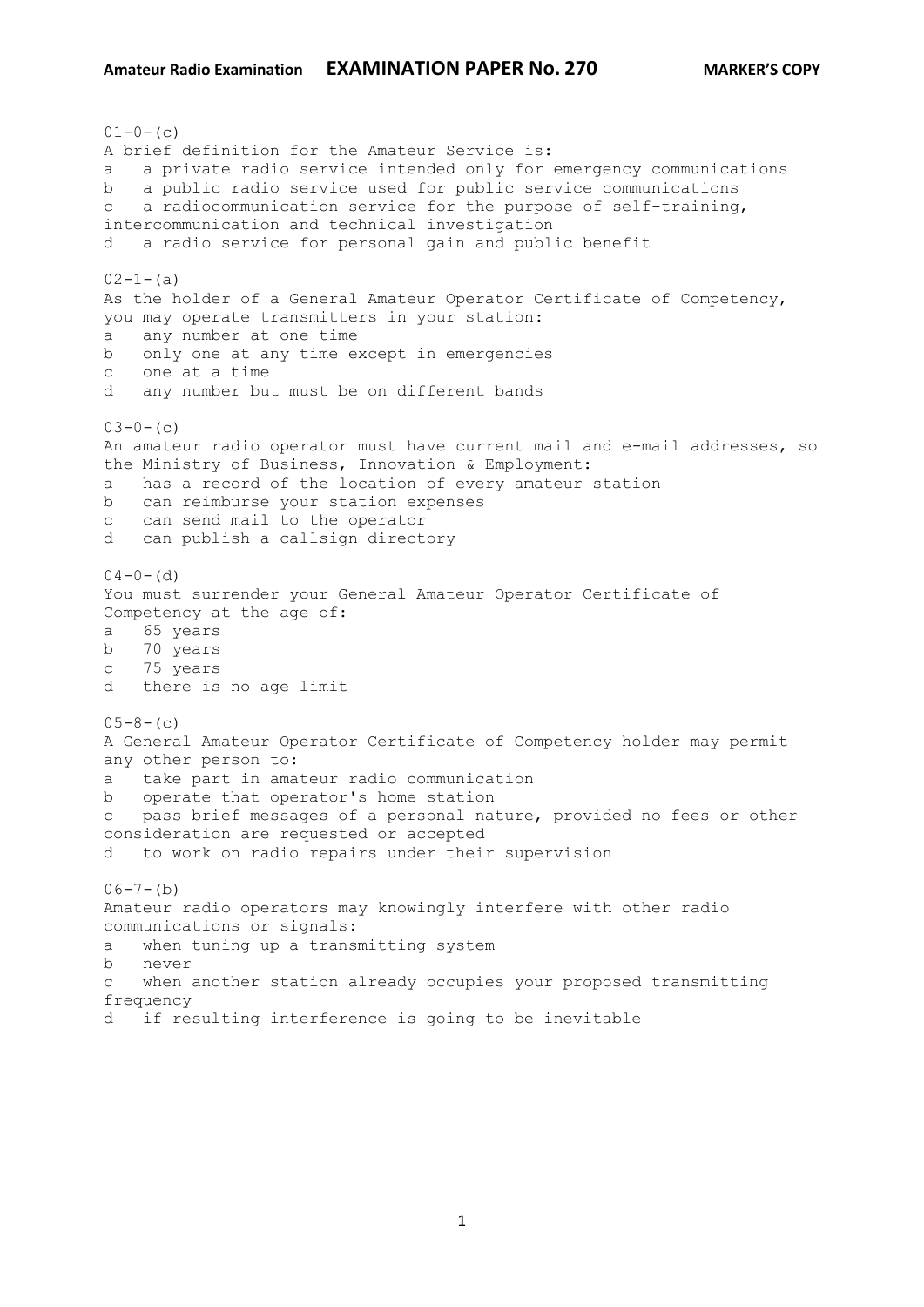$07-1-(b)$ A New Zealand amateur radio operator may: a be prepared with emergency radio apparatus available on 12-hour notice b train for and support disaster relief activities c operate with emergency traffic-handling, using solar cells during week-end days d use portable antennas but, only during daylight hours  $08-4-(d)$ In New Zealand, the "20 metre band" frequency limits are: a 14.00 to 14.20 MHz b 14.00 to 14.25 MHz c 14.00 to 14.30 MHz d 14.00 to 14.35 MHz  $09-8-(c)$ When the Amateur Service is a secondary user of a band and another service is the primary user, this means: a nothing at all, because all services have equal rights to operate b amateurs may only use the band during declared emergencies c the band may be used by amateurs provided harmful interference is not caused to other services d you may increase transmitter power to overcome any interference  $10-1-$ (a) Silicon, as used in diodes and transistors, has been doped to become: a a semiconductor b a superconductor c a conductor d an insulator  $11-0-$  (c) The plastic coating around wire is: a a conductor b an inductor c an insulator d a magnet  $12-5-(a)$ The voltage "two volts" is also: a 2,000 mV b 2,000 kV c 2,000 uV d 2,000 MV  $13-1-(b)$ A current of 10 mA is measured in a 500 ohm resistor. The voltage across the resistor will be: a 50 volt b 5 volt c 500 volt d 5000 volt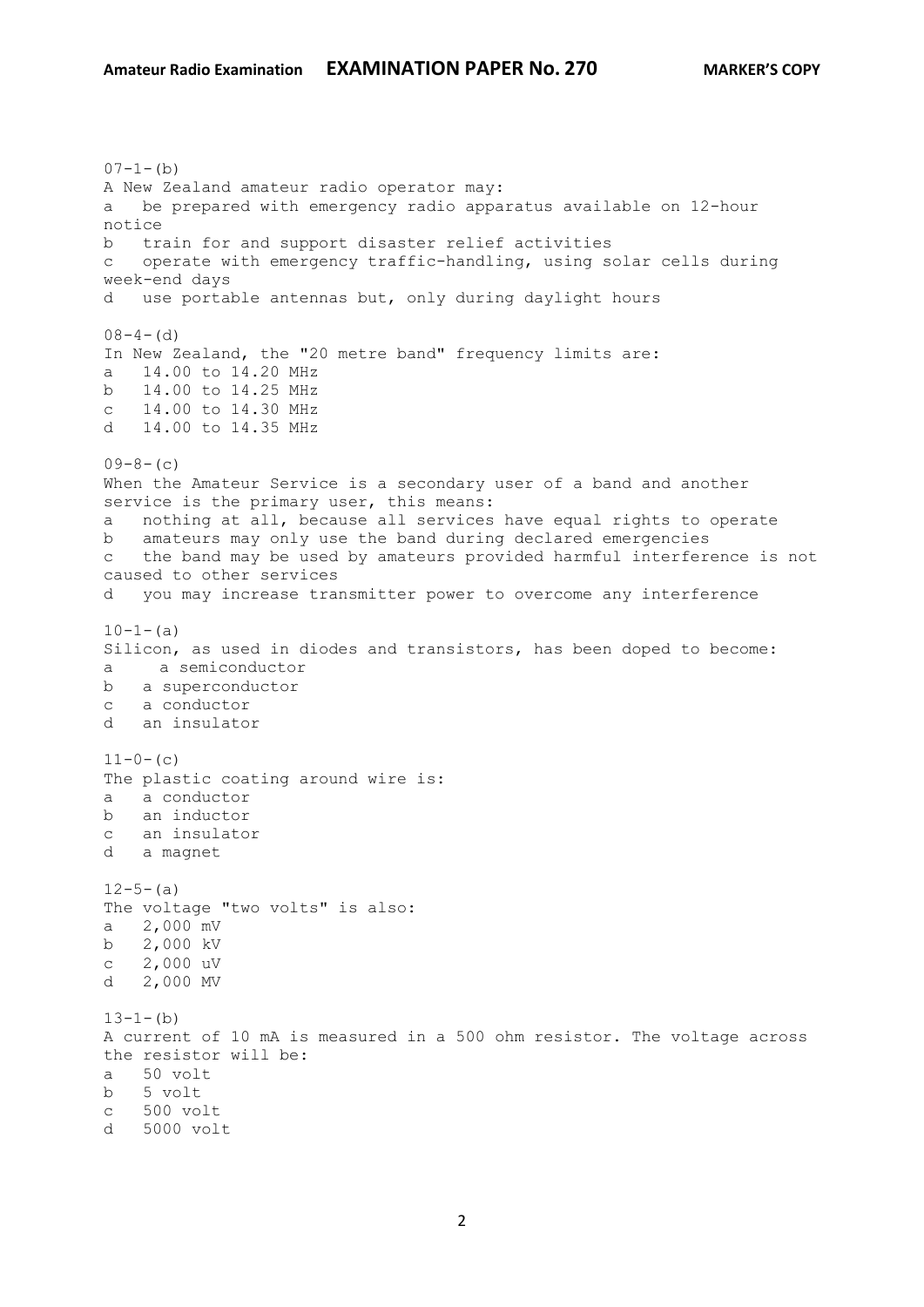$14-1-(a)$ A circuit has a total resistance of 100 ohm and 50 volt is applied across it. The current flow will be: a 500 mA b 50 mA c 2 ampere d 20 ampere  $15-4-$ (c) You can operate this greatest number of identical lamps, each drawing a current of 250 mA, from a 5A supply: a 50 b 30 c 20 d 5  $16-5-(a)$ If a 2.2 megohm and a 100 kilohm resistor are connected in series, the total resistance is: a 2.3 megohm b 2.1 megohm c 2.11 megohm d 2.21 megohm  $17-3-(a)$ The following combination of 28 ohm resistors has a total resistance of 42 ohm: a a combination of two resistors in parallel, then placed in series with another resistor b a combination of two resistors in parallel, then placed in series with another two in parallel c three resistors in series d three resistors in parallel  $18-5-(a)$ A current of 500 milliamp passes through a 1000 ohm resistance. The power dissipated is: a 250 watt b 0.25 watt c 2.5 watt d 25 watt  $19-0-$  (c) The following two quantities should be multiplied together to find power: a resistance and capacitance b voltage and inductance c voltage and current d inductance and capacitance  $20-4-(a)$ An impure signal is found to have 2 kHz and 4 kHz components. This 4 kHz signal is: a a harmonic of the 2 kHz signal b a fundamental of the 2 kHz signal c a sub-harmonic of 2 kHz d the DC component of the main signal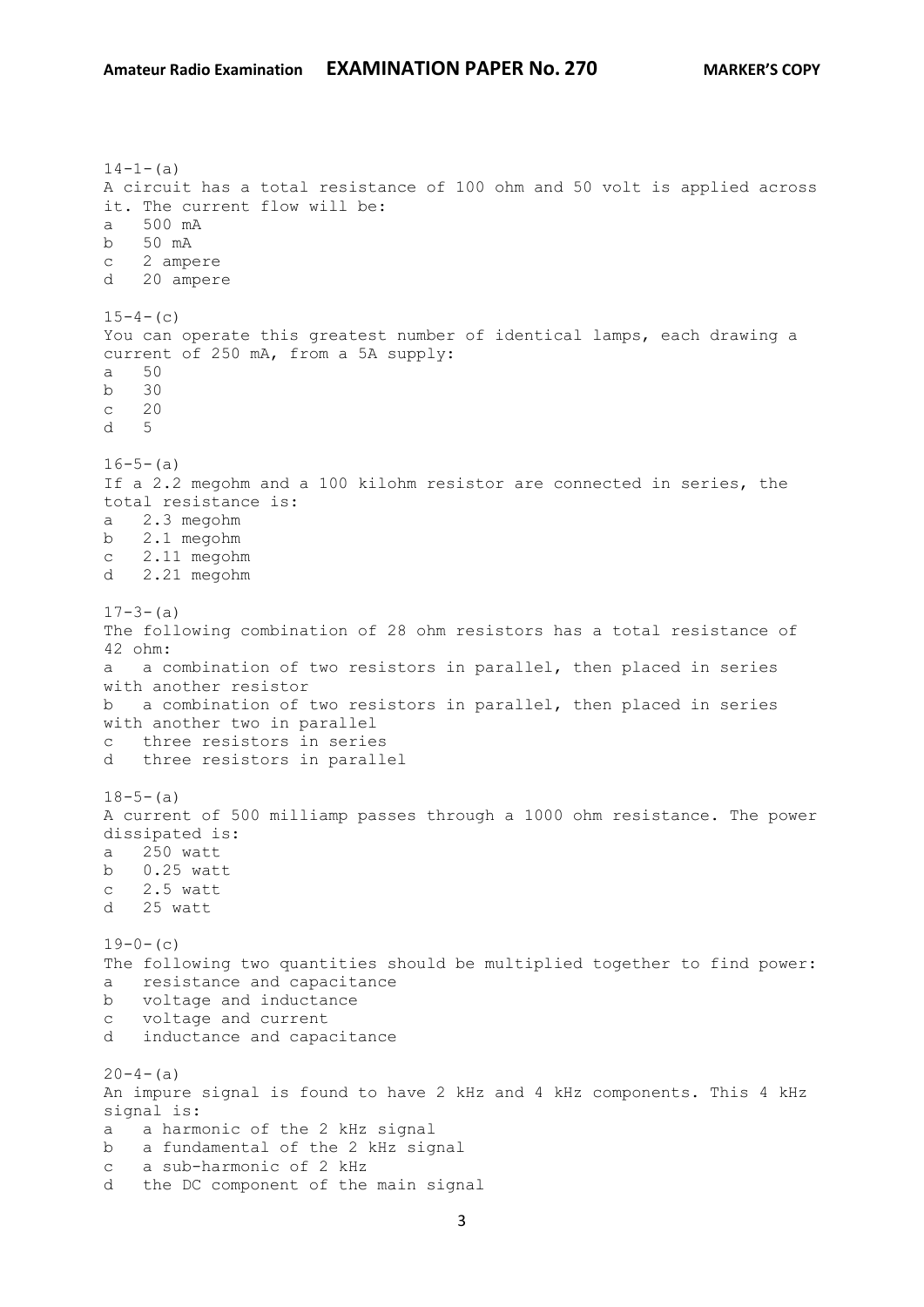$21 - 9 - (d)$ Increasing the number of turns on an inductor will make its inductance: a decrease b remain unchanged c become resistive d increase  $22-6-(b)$ An inductor and a capacitor are connected in parallel. At the resonant frequency, the resulting impedance is: a minimum b maximum c totally reactive d totally inductive  $23-8-(b)$ The correct colour coding for the earth wire in a flexible mains lead is: a brown b yellow and green c blue d white  $24-9-$ (c) The following material is considered to be a semiconductor: a copper b sulphur c silicon d tantalum  $25 - 7 - (c)$ To bias a transistor to cut-off, the base must be: a at the collector potential b mid-way between collector and emitter potentials c at the emitter potential d mid-way between the collector and the supply potentials  $26-9-(a)$ A triode valve has this many grids: a one b two c three d three plus a filament  $27-6-$ (b) An ammeter should not be connected directly across the terminals of a 12 volt car battery because: a no current will flow because no other components are in the circuit b the resulting high current will probably destroy the ammeter c the battery voltage will be too low for a measurable current to flow

4

d the battery voltage will be too high for a measurable current to flow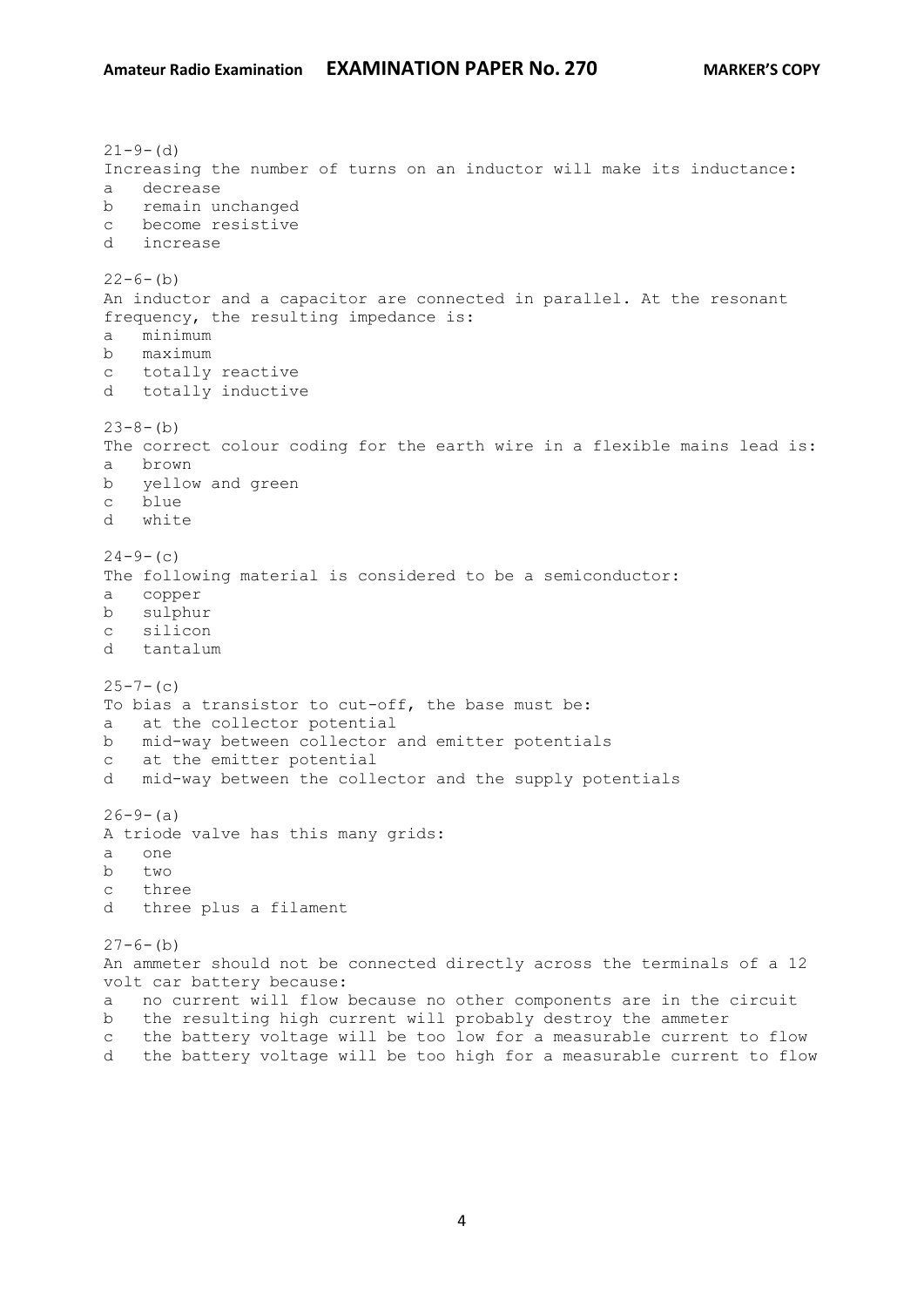```
28-5-(d)An attenuator network has 10 volt rms applied to its input with 1 volt 
rms measured at its output. The attenuation of the network is:
a 6 dB
b 10 dB
c 40 dB 
d 20 dB 
29-4- (d)
In an HF station, the "linear amplifier" is:
a an amplifier to remove distortion in signals from the transceiver
b an amplifier with all components arranged in-line
c a push-pull amplifier to cancel second harmonic distortion
d an optional amplifier to be switched in when higher power is required
30-9-(b)In a frequency modulation receiver, this connects to the audio frequency 
amplifier output:
a the intermediate frequency amplifier
b the speaker and/or headphones
c the frequency discriminator
d the limiter
31-9-(a)In a single sideband and CW receiver, this is connected to the output of 
the audio frequency amplifier:
a the speaker and/or headphones
b the mixer
c the radio frequency amplifier
d the beat frequency oscillator
32 - 2 - (d)Of two receivers, the one capable of receiving the weakest signal will 
have:
a an RF gain control
b the loudest audio output
c the greatest tuning range
d the least internally generated noise
33-9- (a)
The AGC circuit in a receiver usually controls the:
a RF and IF stages
b audio stage
c mixer stage
d power supply
34-1-(b)
A superhet receiver, with an IF at 500 kHz, is receiving a 14 MHz signal. 
The local oscillator frequency is:
a 19 MHz
b 14.5 MHz
c 500 kHz
d 28 MHz
```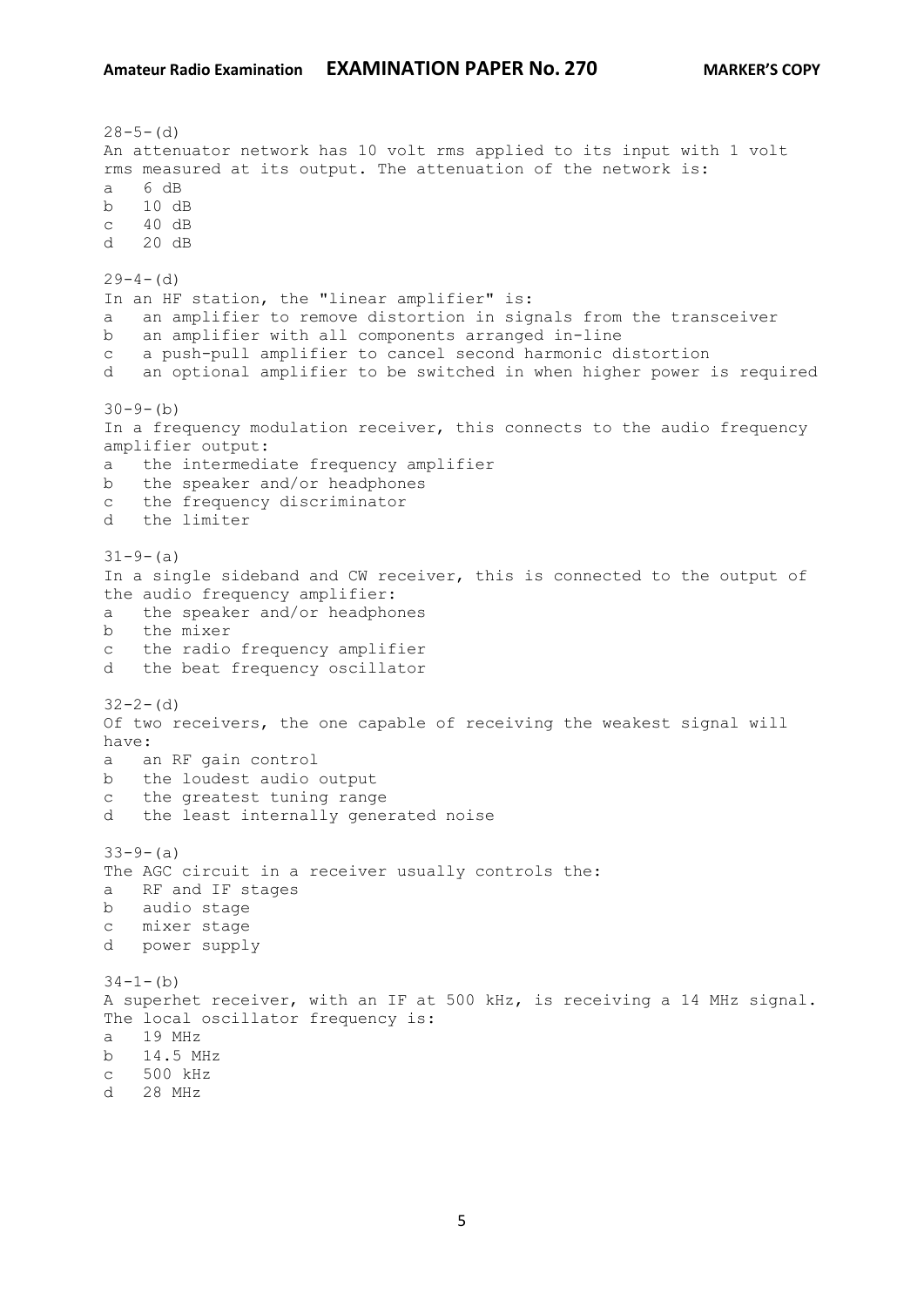$35-1-(a)$ In a communications receiver, a highly-selective filter would be located in the: a IF circuits b local oscillator c audio output stage d detector  $36-2-$  (d) The primary source of noise that can be heard in a UHF band receiver with its antenna connected is: a detector noise b atmospheric noise c man-made noise d receiver front-end noise  $37-9-$  (a) In a CW transmitter, this is located between the master oscillator and the power amplifier: a driver/buffer b audio amplifier c power supply d telegraph key  $38-8-(c)$ In a single sideband transmitter, the output of this is connected to the mixer: a radio frequency oscillator b linear amplifier c variable frequency oscillator d antenna  $39-5-(a)$ Several stations advise that your FM simplex transmission in the "two metre" band is distorted. The cause might be that: a the transmitter modulation deviation is too high b your antenna is too low c the transmitter has become unsynchronised d your transmitter frequency split is incorrect  $40-0-$  (c) A harmonic of a signal transmitted at 3525 kHz would be expected to occur at: a 3573 kHz b 21050 kHz c 7050 kHz d 14025 kHz  $41-0-$  (d) Harmonics are to be avoided because they: a cause damage to amateur equipment b make your signal unreadable at other stations on that band c cause possible interference to other users of that band d cause possible interference to services using other bands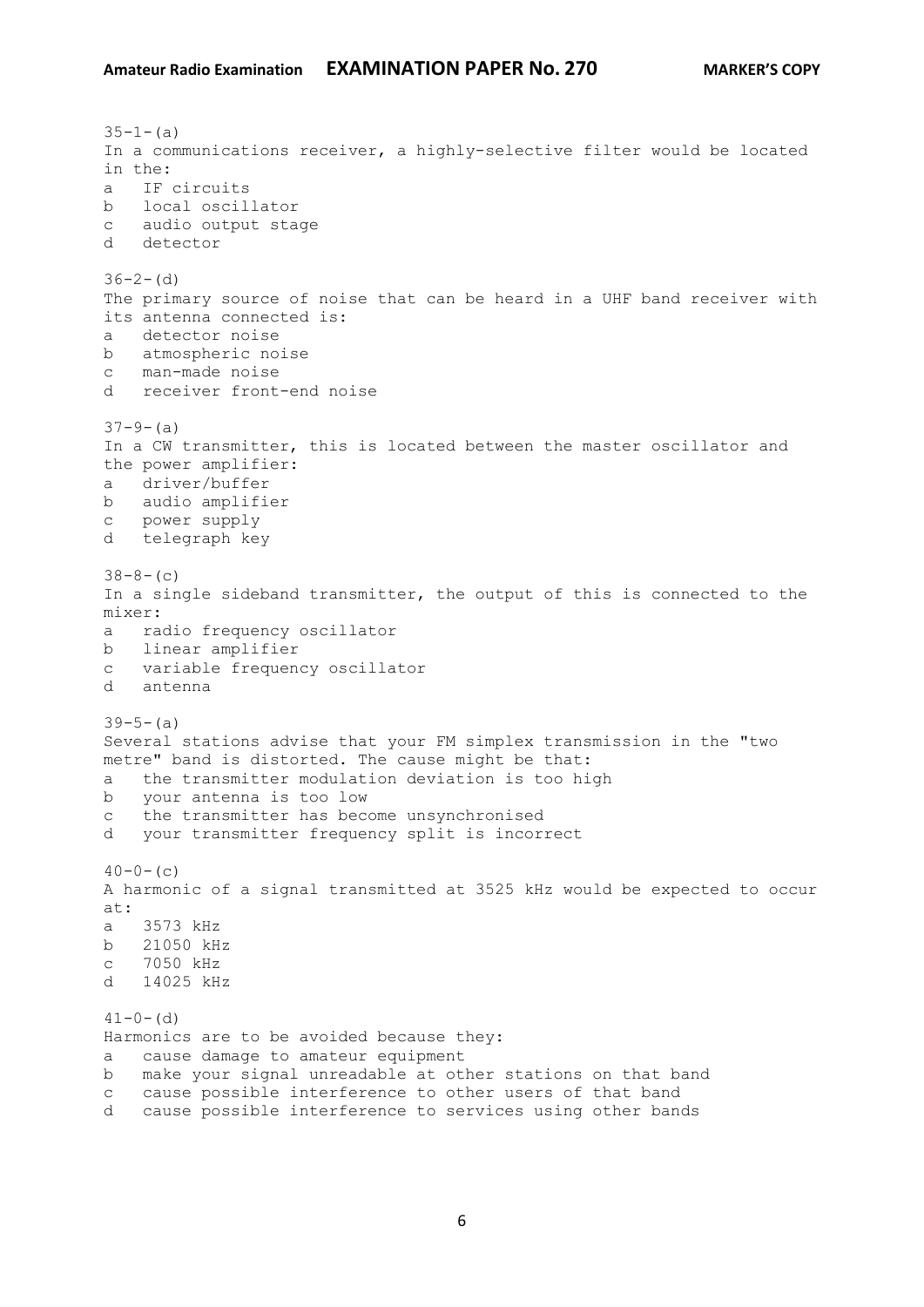$42 - 3 - (a)$ The following could power a solid-state 10 watt VHF transceiver: a a 12 volt car battery b 6 penlite cells in series c a 12 volt, 500 mA plug-pack d a 6 volt 10 amp-hour gel cell  $43-2-(c)$ A transformer is used in a power supply to: a transform the incoming mains AC voltage to a DC voltage b ensure that any RF radiation cannot get into the power supply c transform the mains AC voltage to a more convenient AC voltage d transform the mains AC waveform into a higher frequency waveform  $44-3-(a)$ A signal report of "5 and 1" indicates: a perfect intelligibility but very low signal strength b very low intelligibility but good signal strength c perfect intelligibility, high signal strength d medium intelligibility and signal strength  $45 - 9 - (a)$ The "National System" is: a a series of nationwide amateur radio linked repeaters in the 70 cm band b the legal licensing standard of Amateur operation in New Zealand c the official New Zealand repeater band plan d a nationwide emergency communications procedure  $46-2-(b)$ "VOX" stands for: a volume operated extension speaker b voice operated transmit c variable oscillator transmitter d voice operated expander  $47-6-$  (d) The "Q" signal "shall I decrease transmitter power?" is: a QRL? b QRZ? c QRN? d ORP?  $48-0-$  (d) Any length of transmission line may be made to appear as an infinitely long line by: a shorting the line at the end b leaving the line open at the end c increasing the standing wave ratio above unity d terminating the line in its characteristic impedance  $49-7-(a)$ The velocity factor of a coaxial cable with solid polythene dielectric is about: a 0.66 b 0.1 c 0.8  $d = 1.0$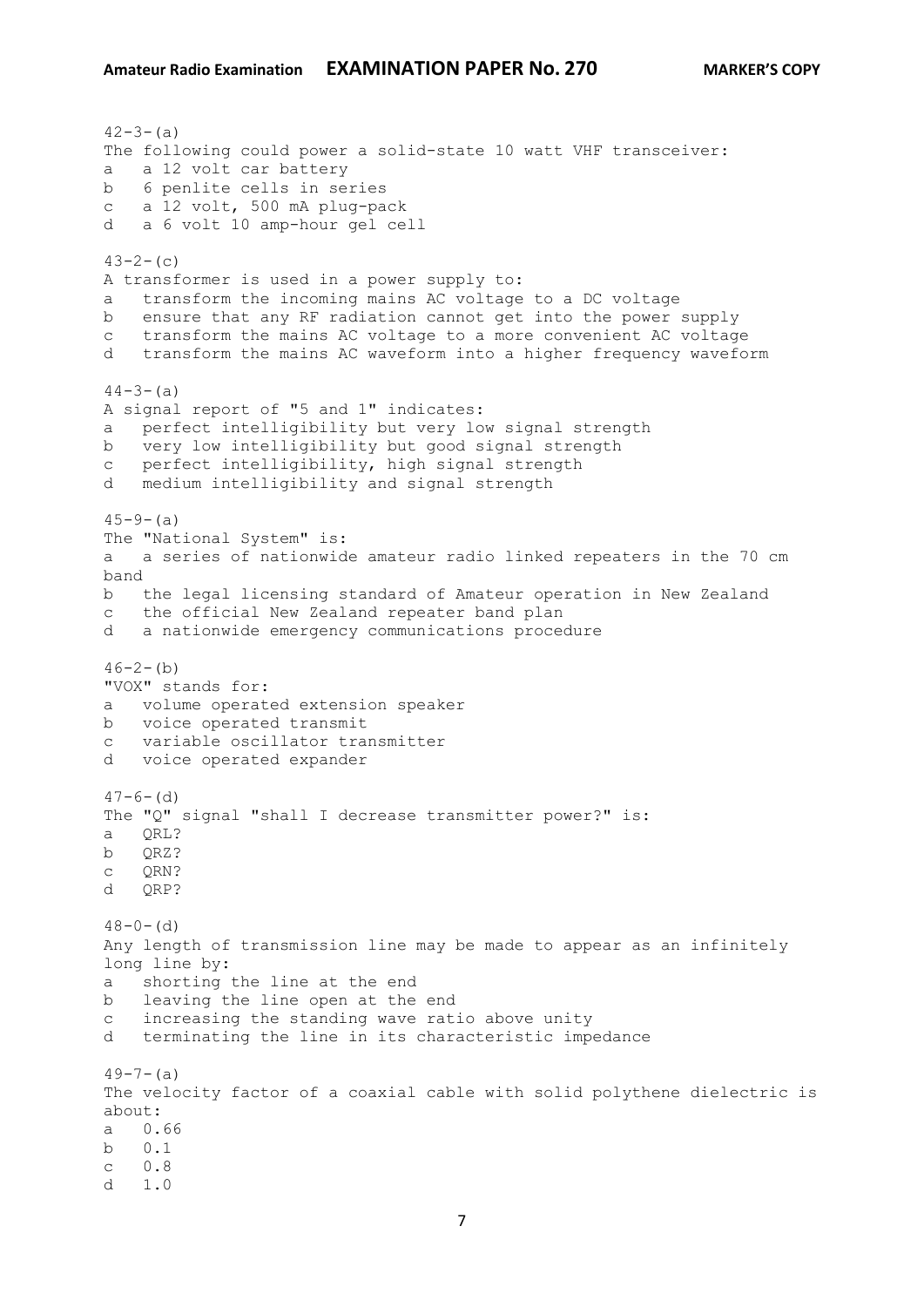$50-0-$  (d) The support member for the elements of a Yagi antenna is known as the: a reflector b driven element c director d boom  $51 - 2 - (d)$ An antenna which transmits equally well in all compass directions is a: a dipole with a reflector only b dipole with director only c half-wave horizontal dipole d quarter-wave grounded vertical  $52-9-(a)$ A vertical antenna which uses a flat conductive surface at its base is the: a quarter-wave ground plane b vertical dipole c rhombic d long wire  $53-9-(b)$ On VHF and UHF bands, polarisation of the receiving antenna is important in relation to the transmitting antenna, but on HF it is relatively unimportant because: a the ground wave and the sky wave continually shift the polarisation b the ionosphere can change the polarisation of the signal from moment to moment c anomalies in the earth's magnetic field profoundly affect HF polarisation d improved selectivity in HF receivers makes changes in polarisation redundant  $54-2-$ (c) The highest frequency that will be reflected back to the earth at any given time is known as the: a UHF b OWF c MUF d LUF  $55-6-$  (d) The distance from the transmitter to the nearest point where the sky wave returns to the earth is called the: a angle of radiation b maximum usable frequency c skip zone d skip distance  $56-3-(b)$ Skip distance is a term associated with signals through the ionosphere. Skip effects are due to: a selective fading of local signals b reflection and refraction from the ionosphere c high gain antennas being used d local cloud cover